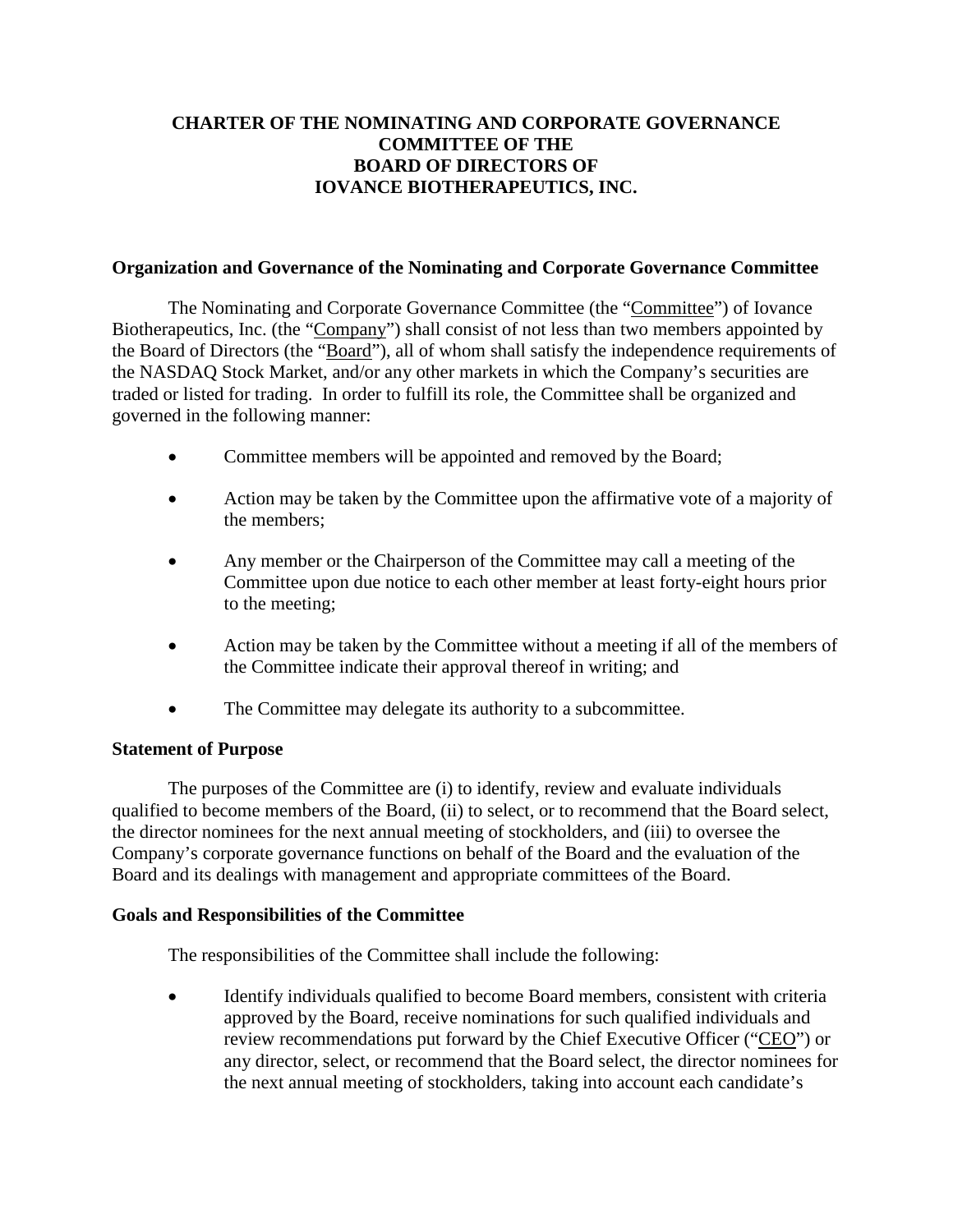ability, judgment and experience and the overall diversity and composition of the Board;

- Establish a policy under which stockholders of the Company may recommend a candidate to the Committee for consideration for nomination as a director;
- Recommend to the Board qualified individuals to serve as committee members on the various Board committees; the Committee shall review and recommend committee slates annually and shall recommend additional committee members to fill vacancies as needed;
- Develop and articulate a set of corporate governance principles, including directors' basic duties and responsibilities;
- Review the Company's practices and policies with respect to directors, including the size of the Board, the ratio of employee directors to non-employee directors, the meeting frequency of the Board and the structure of Board meetings and make recommendations to the Board with respect thereto;
- Review the functions, duties and composition of the committees of the Board and make recommendations to the Board with respect thereto;
- Recommend to the Board, or to the appropriate committee thereto, processes for annual evaluations of the performance of the Board, the Chairman of the Board, and appropriate committees of the Board;
- Consider and report to the Board any questions of possible conflicts of interest of Board members;
- Oversee the establishment of, and periodically review the performance of, a disclosure committee composed of Company management, the duties of which shall include developing and implementing policies to ensure that all of the Company's public statements, including securities filings, press releases, corporate presentations, investor relations materials, third-party publications prepared with Company input, marketing materials, and oral statements made to analysts and current or potential investors, are in compliance with applicable law, corporate governance principles, and the Company's disclosure policies;
- Review and assess the adequacy of this charter no less than annually and submit any changes to the Board for approval;
- Report its actions and any recommendations to the Board on a periodic basis; and
- Annually perform, or participate in, an evaluation of the performance of the Committee, the results of which shall be presented to the Board.